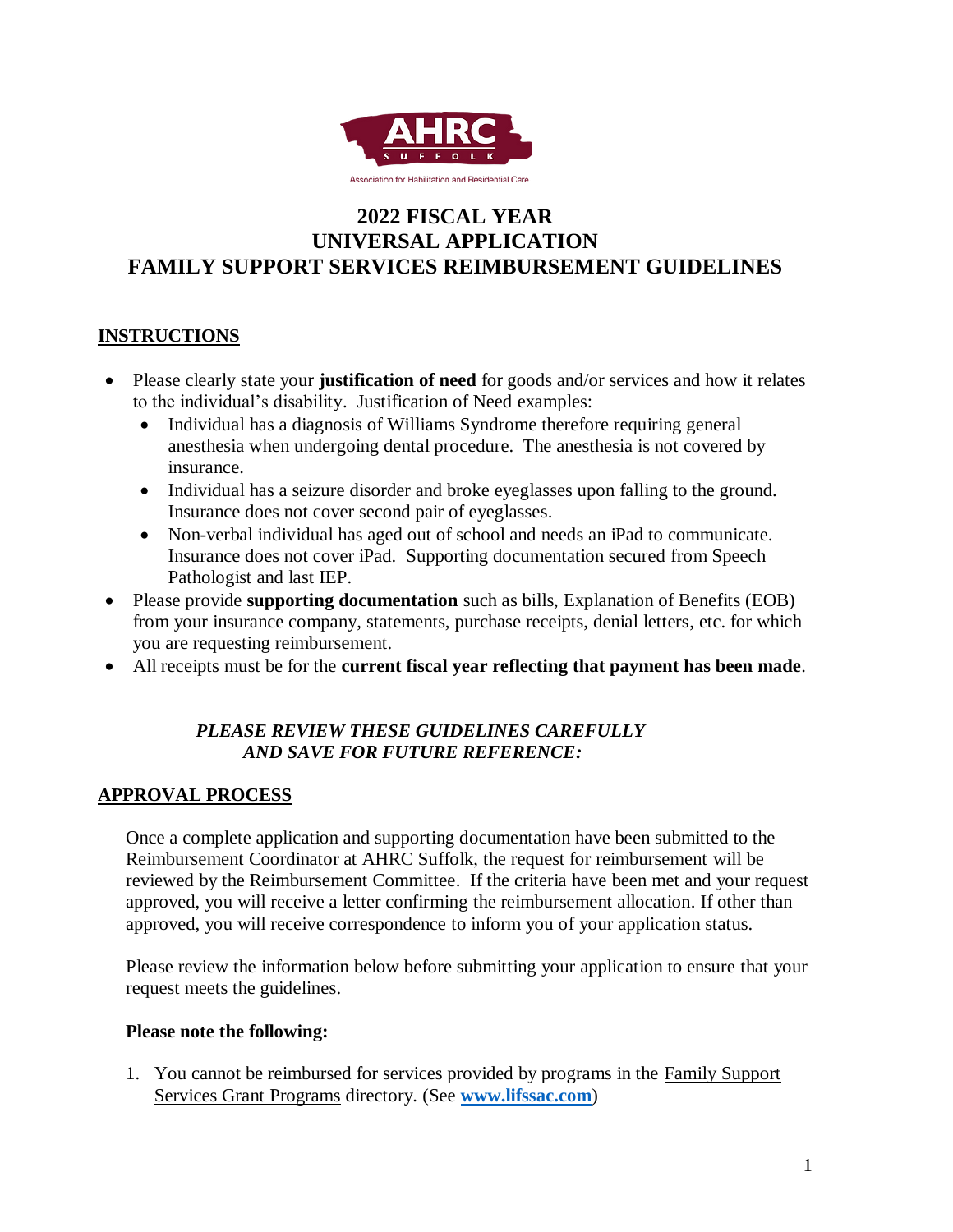- 2. Please submit all receipts with your application. **Only complete the** *Receipt of Payment* **form if you are requesting reimbursement for respite.** Your application cannot be processed without this information, and it will be returned to you.
- 3. The Family Reimbursement Program is intended to assist the family caring for their family member with a developmental disability. The goods and services provided should have a significant, definable, positive impact on the individual/family directly related to health, safety, accessibility to needed services and the personal growth and development of the individual. Priority will be given to those goods and services which directly address health and safety issues. Families receiving other funding sources such as HCBS Medicaid Waiver are not considered a priority.
- 4. First-time applicants, families in crisis, and single parent households are given priority. As part of the Justification of Need, families in crisis must provide a clear description of how this request for reimbursement addresses an immediate, short term crisis that impacts health and safety of the individual. Attempts that have been made to alleviate the crisis and plan to prevent reoccurrence upon receiving funds.
- 5. Families can only accept Family Reimbursement funds from **one** Family Support Service (FSS) provider agency listed in the heading of this document as well as in the heading of the *Universal Reimbursement Request* application form.
- 6. **Items not covered include but are not limited to:**

Taxes, fines, shipping fees, the outright purchase of homes, vehicles, luxury items. Good and services such as education and health-related services that are covered through other funding mechanisms ex: state or federal sources, Medicaid, other insurances.

#### 7. **Supporting Documentation:**

You will need to submit receipts for all items purchased. **Receipts should only be for the item(s) for which you are requesting reimbursement**. Please get a **separate receipt** for all diaper and wipe purchases as this will speed up your reimbursement process.

**Please do not use a highlighter on store receipts** as it erases the print.

#### **REIMBURSABLE ITEMS (this is not an all-inclusive list and additional items/services can be considered by the agency/DDRO on a case by case basis.):**

#### 1. **Goods/Services:**

We can only approve items that directly pertain to your family member's disability. We cannot approve items that would ordinarily be the responsibility of the family or the responsibility of the school district.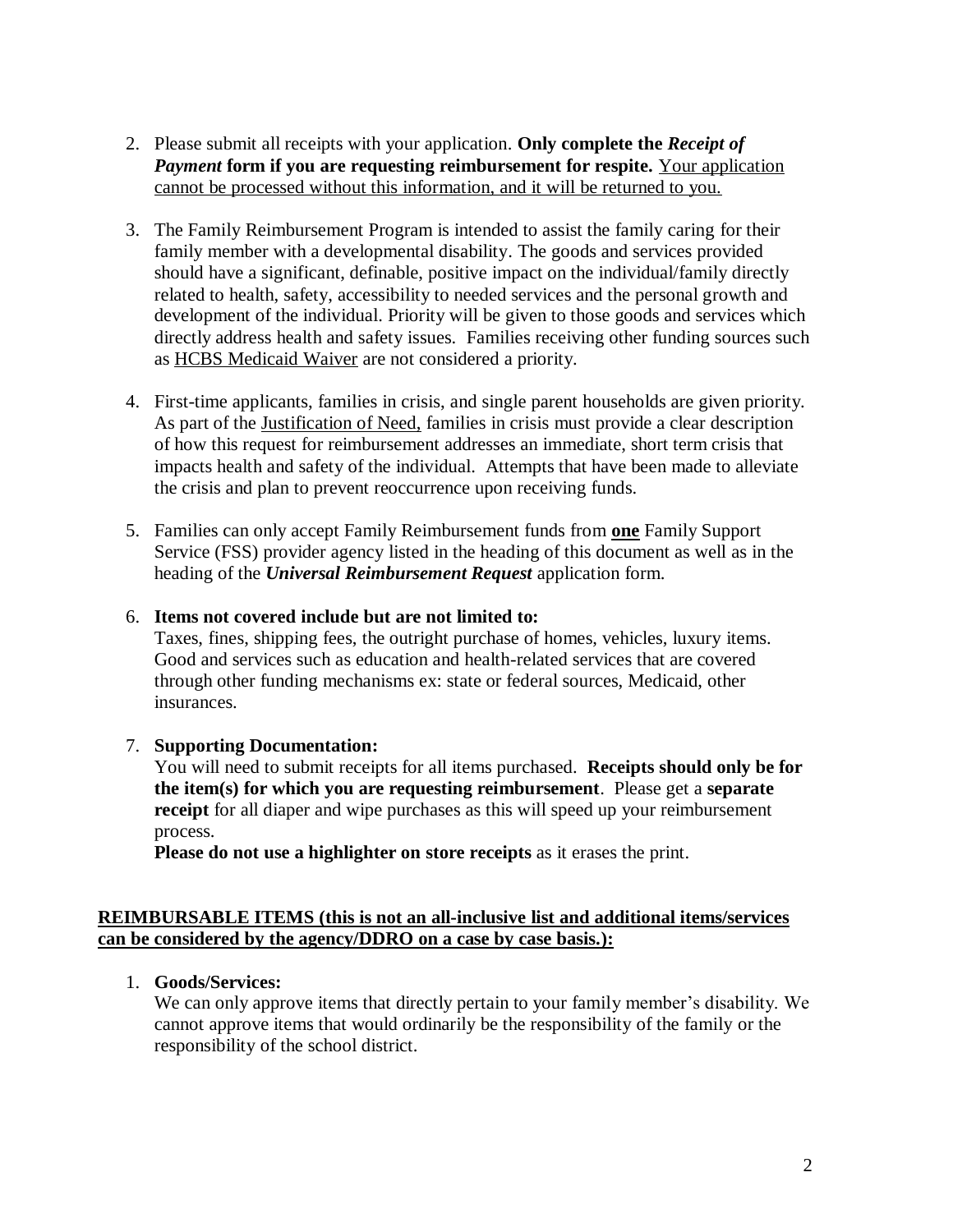#### 2. **Respite/ABA Services:**

Each date of service as well as the number of hours of service must be documented on the *Receipt of Payment* form and **signed by your respite worker**. Childcare costs, such as day care for working parents, will not be considered for reimbursement.

## 3. **Recreation:**

Proof of payment in the form of a letter from the recreation provider indicating the amount paid and dates of participation or any other receipt that clearly states the name of the organization, name of participant (your family member), date and amount paid is acceptable. Expenses that parents would be responsible for providing to a typical child will not be covered.

## 4. **Camp:**

Proof of camp payment, (such as a cancelled check and a paid invoice), will be enough to encumber funds for reimbursement. However, a letter with proof of dates attended, amount paid, and attendees name is required to receive a reimbursement check. Camp letters must be on business letterhead and is due upon camp completion.

## 5. **Medical/Dental:**

- Requests for these services must have a direct correlation to the individual's disability. Requests for reimbursement of expenses for general health care issues and over the counter medications are not reimbursable.
- General Anesthesia for dental procedures is reimbursable. Families are responsible for providing documentation showing the link between the individual's developmental disability and the need for oral or dental intervention. Ex: provide documentation on Williams Syndrome if that is the cause.
- An EOB from your insurance company is required for medical/dental reimbursement requests.
- All medical professionals that provide service are to be licensed in the state of New York.

#### 6. **Medication and Doctor Co-Pay:**

- All medication requests must be FDA approved to be considered for reimbursement. Medication requests must be supported by an MD with clear justification as to how it relates to the individual's developmental disability.
- For eligible medication co-payments, such as seizure medication, a pharmacy receipt is required.

## 7. **Therapies:**

- Any therapy requested must be recommended by an appropriate physician or clinical therapist. A documented need should be submitted with the request and should be no more than 1 year old.
- Provision of therapy is not the responsibility of another provider/agency such as State Education Department or State Department of Health.
- Therapy is not covered by health insurance and/or Medicaid.
- Therapist is a recognized, NYS credentialed professional in that specific therapy area.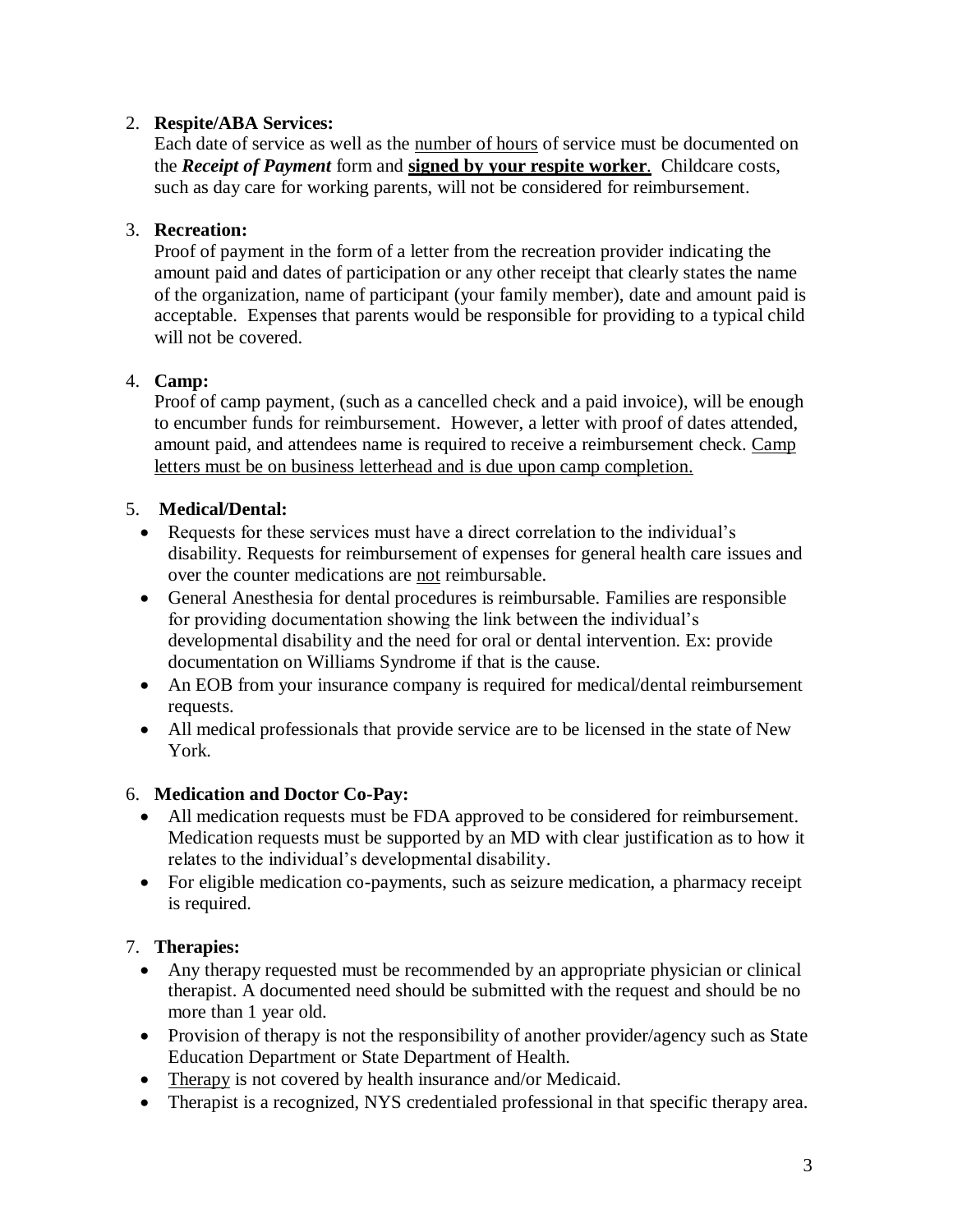#### 8. **Eyeglasses/Hearing Aid Devices:**

- If the 1st pair/device breaks and there is enough documentation that shows the individual has a hard time maintaining the proper care for the initial pair, then a request can be submitted for a 2nd pair if not covered by insurance.
- Families are responsible for providing documentation to show the link between the individual's developmental disability and the need for eyeglasses/hearing aid devices.

## 9. **Adaptive Equipment/Durable Goods:**

- Supportive documentation must be provided from an appropriate physician or clinician (OT, PT, Speech Pathologist) stating that the specific item requested is needed and would be beneficial for the individual.
- Funding must not be the responsibility of another provider such as State Education or an Early Intervention Program. An EOB must also be provided from the insurance company declining payment for adaptive devices.
- Item must NOT be covered by another funding source such as another Voucher Reimbursement Program, health insurance, HCBS waiver and/or Medicaid. Documentation of denial is required.

#### 10. **Technology:**

- Clinical justification is required for all technology and electronic equipment such as tablets, iPads, and iPods. Justification must specify how the device will be used (i.e. applications or programs used and for what purpose) and how it relates to their developmental disability. If the device is being used for communication purposes, a communication assessment must be submitted that has been completed within the past year by a Speech Pathologist specifying the program/application to be used and how it relates to the individual's developmental disability in relation to communication. In addition, it must indicate that the individual has the necessary communication prerequisites and ability to use the device and its software.
- Any device is not eligible for reimbursement if the primary use is for educational purposes; in this case it would be the responsibility of the school district to purchase the device. If the device is utilized outside of school for other purposes, then this could be considered for reimbursement.
- Any device that is lost, stolen or damages will not be replaced by Family Reimbursement. Protective cases/covers and warranties must be purchased with the device and can be included in the reimbursement.
- Limit to one electronic device will be approved every three years. Each request must indicate the date of last electronic device purchased through Family Reimbursement.
- Voucher Reimbursement will reimburse the basic version of the device only.

#### 11. **FSS Reimbursement is the Payee of Last Resort:**

 This means that all other funding sources (i.e. Medicaid, private insurance, D.S.S., school, etc.) have been explored and you are unable to cover the cost of the goods/services that you are requesting reimbursement for. Please provide verification such as a denial letter.